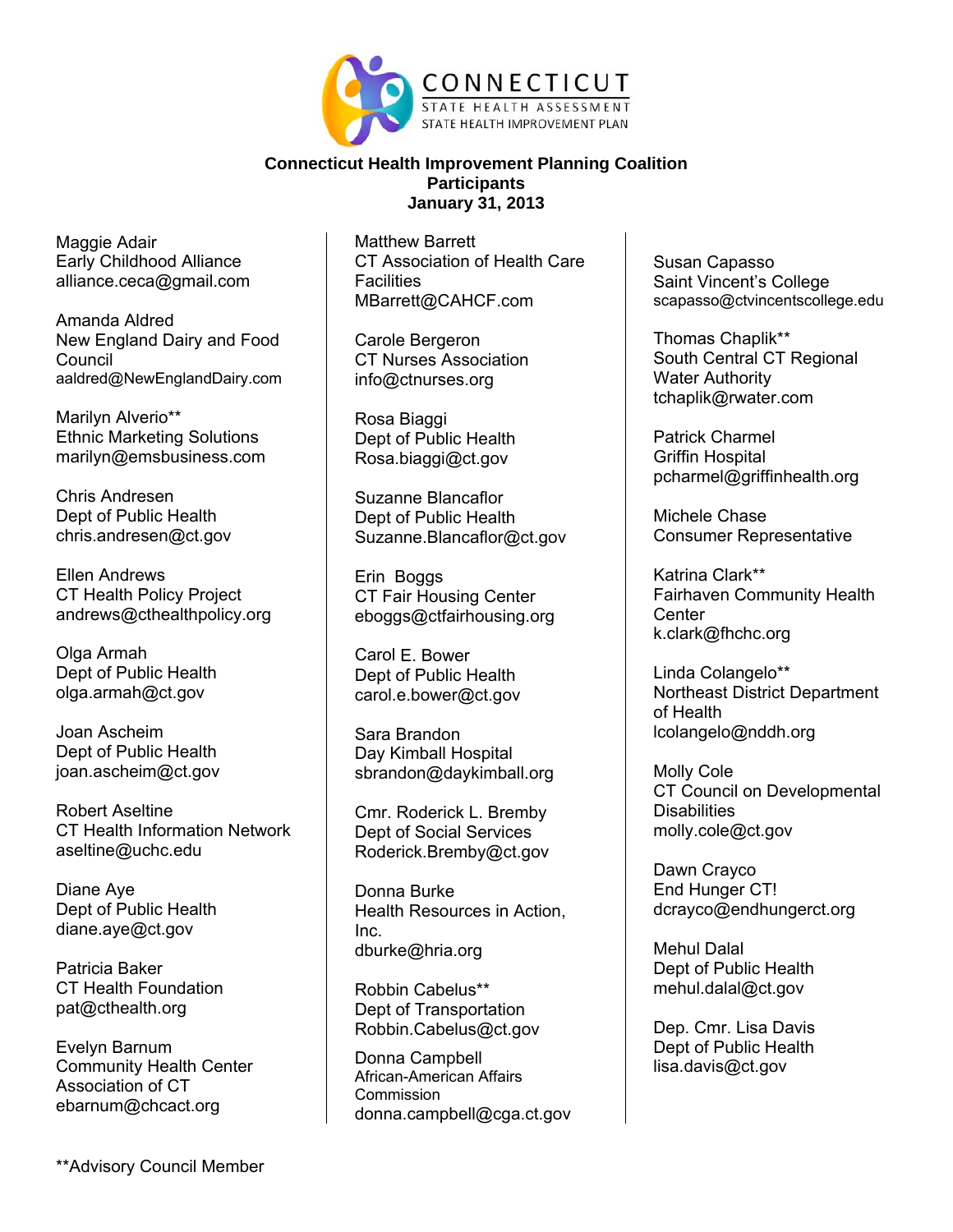

Victor M. Diaz Dept of Motor Vehicles Victor.Diaz@ct.gov

Kristin duBay Horton\*\* Bridgeport Health Department kristin.dubay\_horton@bridgeportct.gov

Samantha Dynowski Early Childhood Alliance dynowski.ceca@gmail.com

Anne Elwell Qualidigm AElwell@qualidigm.org

Roberta Friedman\*\* Rudd Center for Food Policy & **Obesity** roberta.friedman@yale.edu

John Gadea Dept of Consumer Protection john.gadea@ct.gov

Coleen Gallagher\*\* Dept of Correction colleen.gallagher@ct.gov

Peggy Gallup Southern CT State University galluppl@southernct.edu

Keith Garbart CT Camping Association keith@windingtrails.org

Mario Garcia New Haven Health Department MGarcia@newhavenct.net

Lynn Garner Donaghue Foundation garner@donaghue.org

James Gatling\*\* CT Association for Community Action Agencies DrGatling@NewOpportunitiesInc.org

Barbara Geller\*\* Dept of Mental Health and Addic Service Barbara.geller@po.state.ct.us

Miguel Gonzalez Hartford Gay and Lesbian Hlth **Collective** miguel@@hglc.org

Bruce Gould CT Area Health Education **Centers** gould@adp.uchc.edu

Babatunde Green \*\* Dept of Veteran's Affairs babatunde.green@po.state.ct.us

David Gregorio UCONN Graduate Programs in Public Health gregorio@nso.uchc.edu

Dep. Cmr. Janice Gruendel Dept of Children and Families janice.gruendel@ct.gov

Nichole Guerra Partnership for Strong **Communities** nichole@pschousing.org

May Harter CT Academy of Nutrition & **Dietetics** Mharter@THOCC.org

Kristen Noelle Hatcher CT Legal Services KHatcher@connlegalservices.org Brenetta Henry Consumer Representative

Allen Hindin CT State Dental Association ahindin@csda.com

Susan Hitt Planned Parenthood of Southern NE susan.hitt@ppct.org

Lucinda H. Hogarty CT Cancer Partnership lucinda@ctcancerpartnership.org

Kim Hostetler CT Hospital Association hostetler@chime.org

Erin Jones March of Dimes Ejones2@marchofdimes.com

Gregory Jones\*\* Omega Foundation gregjones@omegafoundationof hartford.org

Robert Kaliszewski Dept of Energy & Env. **Protection** robert kaliszwski@ct.gov

Constance Kapral CT Association for Health, Physical Education, Recreation, and Dance ckapral@ctahperd.org

Edith Karsky CT Association for Community Action Agencies Edith@CAFCA.org Matthew C. Katz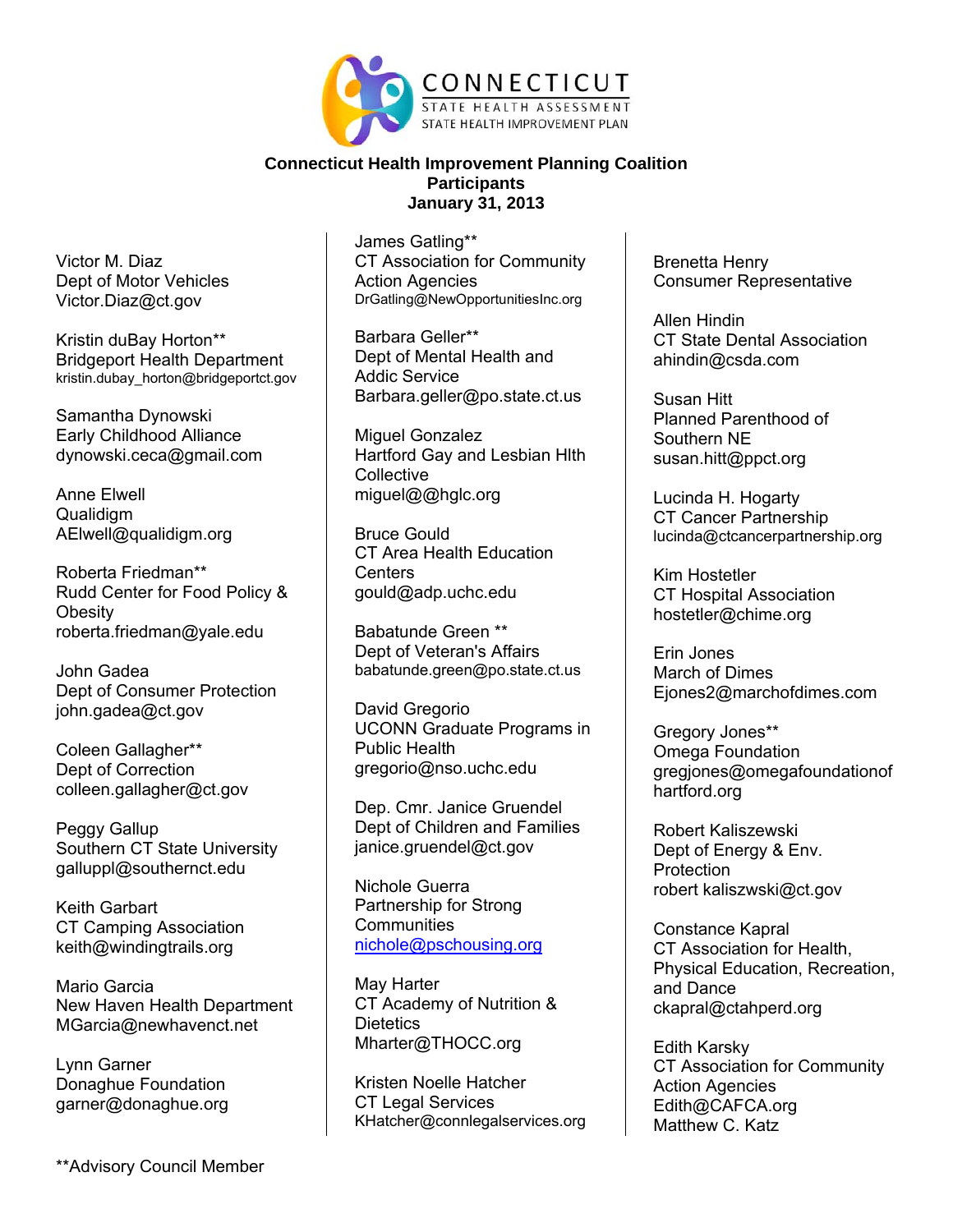

CT State Medical Society mkatz@csms.org

Peter Kennedy University of Hartford pkennedy@hartford.edu

Bill Knight\*\* CT Council on Developmental **Disabilities** Lackerman01@snet.net

Sharon Langer CT Voices for Children slanger@ctvoices.org

Steven Lapowsky UCONN School of Dental Medicine macneil@nso.uchc.edu

Dep. Cmr. Katharine Lewis Dept of Public Health katharine.lewis@ct.gov

Sharon Lewis\*\* CT Coalition for Environmental Justice ccej@environmental-justice.org

Joy Liebeskind Kids As Self Advocates (KASA) CTRESPITE@cox.net

George Lombardo Foodshare glombardo@foodshare.org

Tim Marshall CT Suicide Advisory Board Tim.Marshall@ct.gov

Bill Mauke\*\* Ovation Benefits William.mauke@ovationbenefits.com

Kathleen Maurer\*\* Dept of Correction kathleen.maurer@po.state.ct.us Sabra Mayo Consumer Representative

Patrick McCormack UNCAS Health District doh@uncashd.org

George McDonald Consumer Representative

James McGaughey Office of Protection and Advocacy for Persons with **Disabilities** james.mcgaughey@ct.gov

Marcus M. McKinney St. Francis Hospital Center for Health Equity MMcKinne@stfranciscare.org

Marty Milkovic CT Dental Health Partnership marty.milkovic@ctdhp.com

Marijane Mitchell Dept of Public Health marijane.mitchell@ct.gov

Maria Mojica Hartford Foundation for Public Giving mmojica@hfpg.org

Mary Moran-Broudreau\*\* CT Oral Health Initiative maryb@ctoralhealth.org

Cmr. Jewel Mullen Dept of Public Health jewel.mullen@ct.gov

Robert J. Norton CT Commission on Aging coa@cga.ct.gov

Elaine O'Keefe CT-RI Public Health Training **Center** elaine.okeefe@yale.edu

Barbara Parks-Wolfe Office of Policy and Management Barbara.Parks-Wolfe@ct.gov

Lisa Pellegrini\*\* CT Conference of Municipalities selectman@somersct.gov

Edith Pestana CT Coalition for Environ. Justice edith.pestana@ct.gov

Julie Peters Brain Injury Alliance of CT (BIAC) jpeters@biact.org

Raul Pino Hartford Health Department pinor001@hartford.gov

Alice Pisani\*\* Southwestern CT Agency on Aging Palliepi@amssnd.org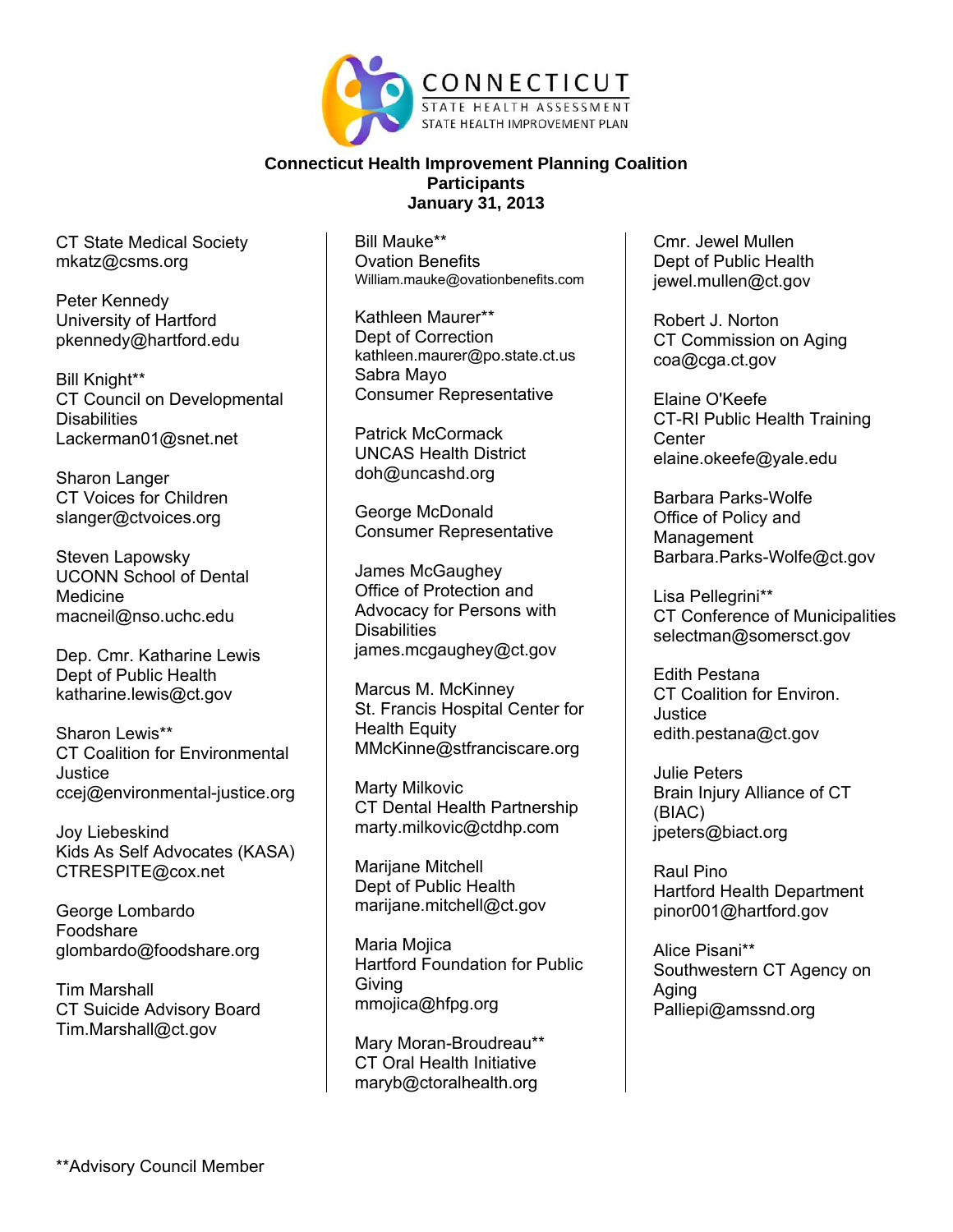

Pamela Puchalski ConnectiCOSH (The CT Council for Occupational Safety & Health) pamela.ctcosh@snet.net

John Quinlavin CT EMS Advisory Board jquinlav@stfranciscare.org

John Rathgeber CT Business Industry Association john.rathgeber@cbia.com

Cmr. Patricia Rehmer Dept of Mental Health and Addic Service pat.rehmer@ct.gov

Cmr. Steven Reviczky Dept of Agriculture steven.reviczky@ct.gov

Steve Ridini Health Resources in Action, Inc. sridini@hria.org

James Rokos Torrington Area Health District jrokos@tahd.org

JoAnn Ryan\*\* Northwest Chamber of **Commerce** joann@nwctchamberofcommerece.org

Charlene Russell-Tucker Dept of Education charlene.russell-tucker@ct.gov

Jessica Sager Family Day Care Homes (All Our Kin) Jessica@allourkin.org

Cmr. Linda Schwartz Dept of Veterans Affairs linda.schwartz@ct.gov

Scott Sioquist\*\* Mohegan Tribal Council ssjoquist@moheganmail.com

Cmr. Catherine Smith Dept of Economic and Community Development catherine.smith@ct.gov

Karen Spargo CT Association of Directors of **Health** karenspargo@nvhd.org

Rep. Prasad Srinivasan\*\* **Legislature** prasad.srinivasan@housegop.ct.gov

Raja Staggers-Hakim Commission on Health Equity health.equity@po.state.ct.gov

Rev. Frederick Streets\*\* Dixwell Avenue Congregational United Church of Christ frederick.streets@yale.edu

Kristin Sullivan Dept of Public Health kristin.sullivan@ct.gov

Rose Swenson Health Resources in Action, Inc. rswensen@hria.org

Minakshi Tikoo

UCONN Health Center tikoo@uchc.edu

Denise Tillman Consumer Representative

Eleonora Tornatore-Mikesh Alzheimer's Association, Connecticut Chapter etornatore@alz.org

Kathi Traugh CT Public Health Association kathi.traugh@cpha.info

Victoria Veltri Office of Healthcare Advocate victoria.veltri@ct.gov

Jonathan Weeks Asian Pacific American Affairs Comm. apaac@cga.ct.gov

Jesse White-Frese CT Association of School Based Health Centers jesse@ctschoolhealth.org

Jim Williams CT State Dental Association jwilliams@csda.com

Delores Williams-Edwards Sickle Cell Disease Association of America, Southern CT **Chapter** scdaasouthernct@sbcglobal.net

Tracy Wodatch CT Association for Homecare and Hospice wodatch@cahch.org

Lisa Wolff